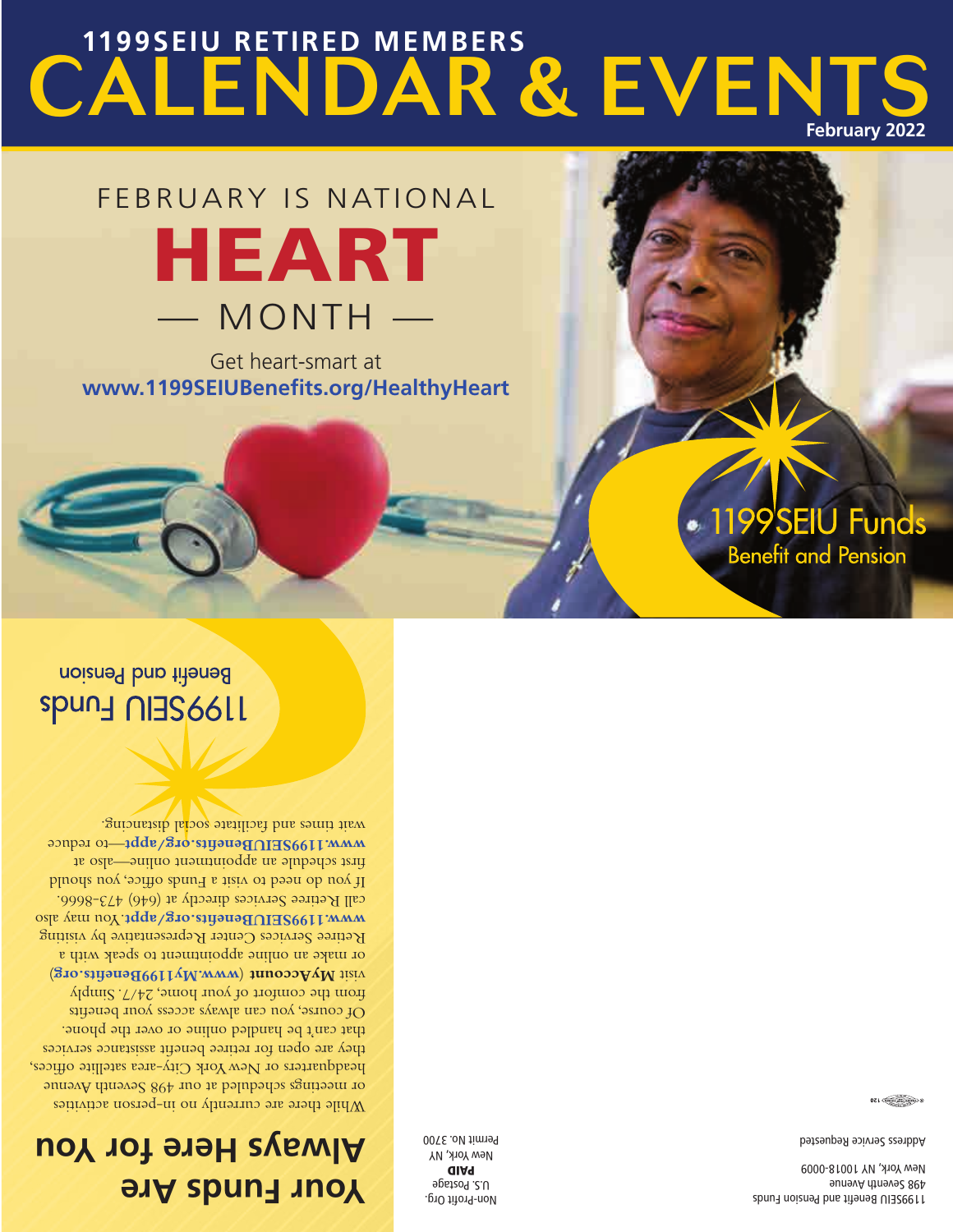### **COVID-19 Don't Let Your Guard Down: Protect Yourself Against COVID-19**

As the COVID-19 pandemic continues, it's important to remain vigilant. As retirees, you know that you are at increased risk of illness if you contract the virus, so if you are eligible for the booster shot, we encourage you to make an appointment to get yours as soon as possible. The vaccine offers widespread protection for yourself and your loved ones. To find a COVID-19 vaccination site near you, visit our website, **www.1199SEIUBenefits.org/vaccine-locations**.

Vaccine

### **Tune In for "Seniors Out Speaking" Online**

The Medicare Rights Center's "Seniors Out Speaking" (SOS) program helps 1199SEIU retirees learn more about timely Medicare topics via monthly webinar presentations. The February SOS presentation will take place **Tuesday, February 22, at 3:30 pm** and will cover making enrollment decisions.

Join Zoom Meeting: **www.1199SEIUBenefits.org/rsos**  If you do not have Internet access, you can use the following call-in information: **Conference line: (646) 558-8656 Webinar ID: 999 7268 1095**

**If you have any registration questions, please contact mi@medicarerights.org**. **Please visit www.1199SEIUBenefits.org/sos to access additional materials and information related to the SOS program.**

### **Stay Informed with Aetna Online Health Presentations**

Through our partnership with Aetna, you can stay up to date on important health and wellness topics by viewing monthly online presentations. Aetna will present a 30-minute live webinar from an Aetna registered nurse, who will review each month's health topic and provide resources.

The video will be available on the Aetna website at the start of each month, allowing you to watch whenever it fits your schedule. Visit **1199SEIU.AetnaMedicare.com** for more information and to view the monthly presentation.

#### **February and March** Accessing Mental Wellness Online Upcoming Topics

# **Stay Connected with Online Chapter Meetings**

We hope you are enjoying these online meetings, using them to "connect" with friendly faces, get updates on Funds news and information about your retiree benefits. Join your chapter meeting by typing the Zoom link listed below into your Internet browser and entering the meeting ID and passcode when prompted. **OR** you can also join your meeting using the phone number listed below your chapter. Visit **www.1199SEIUBenefits.org/retiree-activities** for more details.

#### FLORIDA CHAPTERS

**South Palm Beach/Delray** Tuesday, February 1 • 11:00 am to 12:30 pm Join Zoom Meeting: **www.1199SEIUBenefits.org/rnxm** Meeting ID: 876 9067 3739 Passcode: 451733 Call in: (646) 558-8656 or (301) 715-8592

**Broward – Leon Davis** Tuesday, February 1 • 1:00 pm to 2:30 pm Join Zoom Meeting: **www.1199SEIUBenefits.org/afde** Meeting ID: 892 3828 4455 Passcode: 803665 Call in: (646) 558-8656 or (301) 715-8592

**West Palm Beach** Wednesday, February 2 • 11:00 am to 12:30 pm Join Zoom Meeting: **www.1199SEIUBenefits.org/uydq** Meeting ID: 995 8142 9679 Passcode: 657472 Call in: (646) 558-8656 or (312) 626-6799

#### **Miami – Ossie Davis**

Thursday, February 3 • 11:00 am to 12:30 pm Join Zoom Meeting: **www.1199SEIUBenefits.org/kfra** Meeting ID: 871 8095 3693 Passcode: 825709 Call in: (646) 558-8656 or (312) 626-6799

**Port St. Lucie** Monday, February 7 • 11:00 am to 12:30 pm Join Zoom Meeting: **www.1199SEIUBenefits.org/qrpa** Meeting ID: 817 8018 0828 Passcode: 501074 Call in: (646) 558-8656 or (312) 626-6799

**Palm Bay/Melbourne** Tuesday, February 8 • 12:30 pm to 2:00 pm Join Zoom Meeting: **www.1199SEIUBenefits.org/hxrc**  Meeting ID: 819 8713 2081 Passcode: 531003 Call in: (646) 558-8656 or (312) 626-6799

**Orlando** Wednesday, February 16 • 11:00 am to 12:30 pm Join Zoom Meeting: **www.1199SEIUBenefits.org/olmn** Meeting ID: 854 7527 1519 Passcode: 463907 Call in: (646) 558-8656 or (301) 715-8592

#### **Casselberry – Doris Turner**

Thursday, February 17 • 11:00 am to 12:30 pm Join Zoom Meeting: **www.1199SEIUBenefits.org/xtzh** Meeting ID: 868 7968 6856 Passcode: 032879 Call in: (646) 558-8656 or (301) 715-8592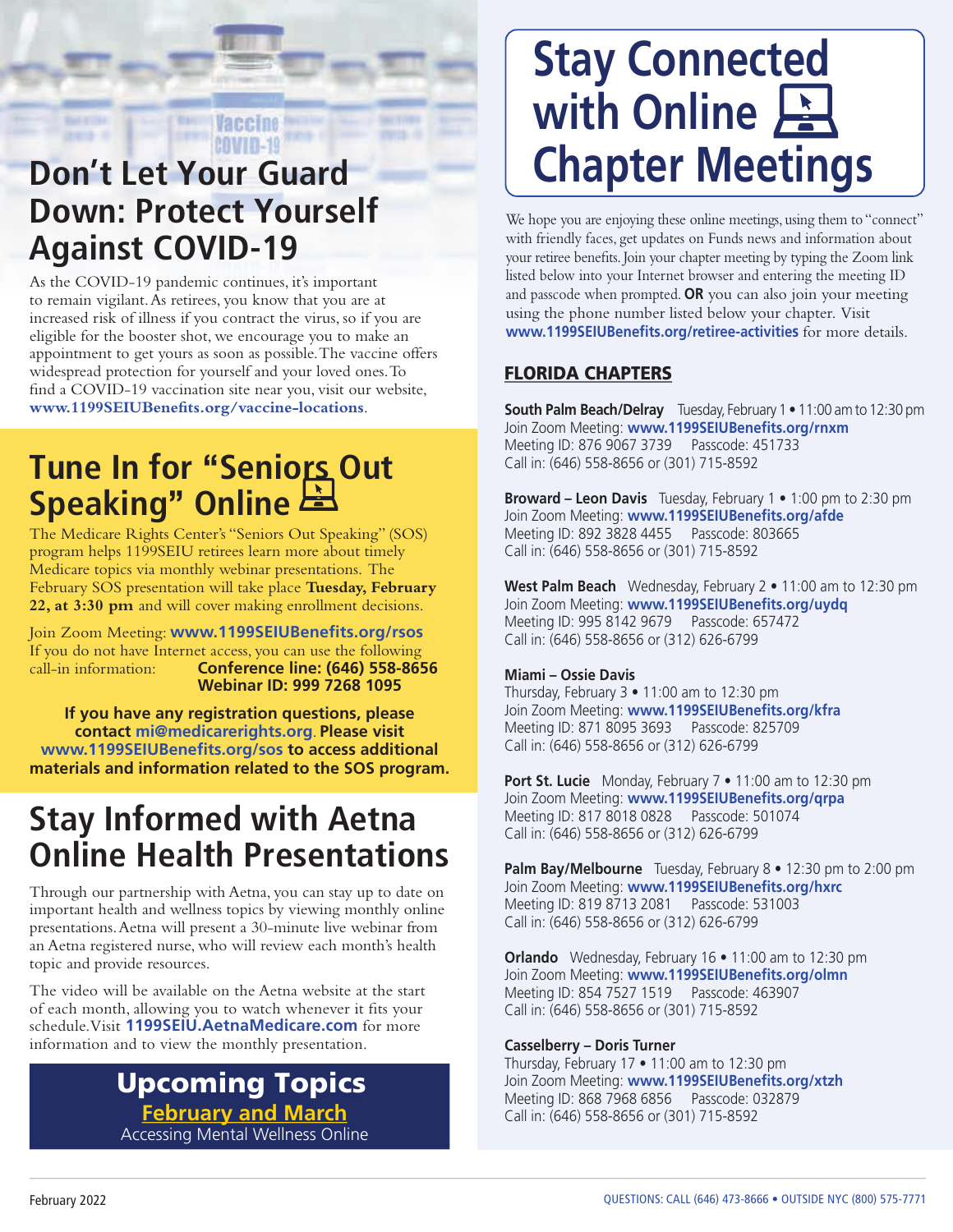#### FLORIDA CHAPTERS *(continued)*

**North Port** Tuesday, February 22 • 11:00 am to 12:30 pm Join Zoom Meeting: **www.1199SEIUBenefits.org/eccr** Meeting ID: 849 1753 8783 Passcode: 147677 Call in: (646) 558-8656 or (312) 626-6799

**Tampa** Wednesday, February 23 • 11:00 am to 12:30 pm Join Zoom Meeting: **www.1199SEIUBenefits.org/gytr** Meeting ID: 898 3130 0650 Passcode: 402048 Call in: (646) 558-8656 or (301) 715-8592

**Fort Myers** Monday, February 28 • 11:00 am to 12:30 pm Join Zoom Meeting: **www.1199SEIUBenefits.org/nway** Meeting ID: 815 4661 3736 Passcode: 188493 Call in: (646) 558-8656 or (312) 626-6799

#### NEW YORK CHAPTERS

**Westchester** Wednesday, February 2 • 1:30 to 3:00 pm Join Zoom Meeting: **www.1199SEIUBenefits.org/grtw** Meeting ID: 833 9326 8840 Passcode: 472687 Call in: (646) 558-8656 or (312) 626-6799

**Bronx – Joseph James** Friday, February 4 • 11:00 am to 12:30 pm Join Zoom Meeting: **www.1199SEIUBenefits.org/grtj**  Meeting ID: 871 5708 9200 Passcode: 297923 Call in: (646) 558-8656 or (312) 626-6799

**Staten Island** Tuesday, February 8 • 3:00 pm to 4:30 pm Join Zoom Meeting: **www.1199SEIUBenefits.org/grtm** Meeting ID: 885 0283 0962 Passcode: 304680 Call in: (646) 558-8656 or (301) 715-8592

**Hudson Valley** Wednesday, February 9 • 2:00 pm to 3:30 pm Join Zoom Meeting: **www.1199SEIUBenefits.org/rhvc** Meeting ID: 992 5560 8939 Passcode: 407967 Call in: (646) 558-8656 or (301) 715-8592

**Suffolk County** Thursday, February 10 • noon to 1:30 pm Join Zoom Meeting: **www.1199SEIUBenefits.org/grtq**  Meeting ID: 837 9819 3798 Passcode: 066468 Call in: (646) 558-8656 or (312) 626-6799

#### **North Bronx – Bernard Minter**

Monday, February 14 • 11:00 am to 12:30 pm Join Zoom Meeting: **www.1199SEIUBenefits.org/grtb** Meeting ID: 899 2809 2328 Passcode: 880819 Call in: (646) 558-8656 or (312) 626-6799

#### **New Hyde Park – Eleanor Tilson**

Tuesday, February 15 • 2:00 pm to 3:30 pm Join Zoom Meeting: **www.1199SEIUBenefits.org/grtv** Meeting ID: 898 4295 0149 Passcode: 805074 Call in: (646) 558-8656 or (312) 626-6799

#### **Hicksville – Milton Konowe**

Wednesday, February 16 • 2:00 pm to 3:30 pm Join Zoom Meeting: **www.1199SEIUBenefits.org/grtc**  Meeting ID: 820 5078 3279 Passcode: 248296 Call in: (646) 558-8656 or (301) 715-8592

#### **Brooklyn – Mattie Small**

Friday, February 18 • 11:00 am to 12:30 pm Join Zoom Meeting: **www.1199SEIUBenefits.org/grtz** Meeting ID: 847 3547 4285 Passcode: 833644 Call in: (646) 558-8656 or (312) 626-6799

**Harlem – Leon Davis** Friday, February 25 • 2:00 pm to 3:30 pm Join Zoom Meeting: **www.1199SEIUBenefits.org/grtx** Meeting ID: 848 7740 4951 Passcode: 392318 Call in: (646) 558-8656 or (301) 715-8592

#### **Queens – Edward Garrins**

Tuesday, February 22 • 2:00 pm to 3:30 pm Join Zoom Meeting: **www.1199SEIUBenefits.org/grtn**  Meeting ID: 842 8796 0384 Passcode: 403606 Call in: (646) 558-8656 or (312) 626-6799

#### **Brooklyn – Marshall Dubin**

Wednesday, February 23 • 2:00 pm to 3:30 pm Join Zoom Meeting: **www.1199SEIUBenefits.org/grtk** Meeting ID: 864 2454 1829 Passcode: 475844 Call in: (646) 558-8656 or (312) 626-6799

**Midtown Manhattan** Thursday, February 24 • 2:00 pm to 3:30 pm Join Zoom Meeting: **www.1199SEIUBenefits.org/grth** Meeting ID: 829 5698 9299 Passcode: 396537 Call in: (646) 558-8656 or (301) 715-8592

#### Virginia Chapter

Thursday, February 3 • 2:00 pm to 3:30 pm Join Zoom Meeting: **www.1199SEIUBenefits.org/znnj** Meeting ID: 854 2471 2909 Passcode: 828684 Call in: (646) 558-8656 or (312) 626-6799

#### Pennsylvania Chapter

Monday, February 14 • 3:00 pm to 4:30 pm Join Zoom Meeting: **www.1199SEIUBenefits.org/hdtb**  Meeting ID: 812 1855 8403 Passcode: 081837 Call in: (646) 558-8656 or (301) 715-8592

#### New Jersey Chapter

Thursday, February 10 • 2:30 pm to 4:00 pm Join Zoom Meeting: **www.1199SEIUBenefits.org/qzuy**  Meeting ID: 815 0762 0238 Passcode: 378715 Call in: (646) 558-8656 or (312) 626-6799

#### Georgia Chapter

Friday, February 11  $\bullet$  2:00 pm to 3:30 pm Join Zoom Meeting: **www.1199SEIUBenefits.org/wbjh** Meeting ID: 817 2802 1885 Passcode: 603894 Call in: (646) 558-8656 or (301) 715-8592

#### North & South Carolinas Chapter

Friday, February 18 • 1:30 pm to 3:00 pm Join Zoom Meeting: **www.1199SEIUBenefits.org/grtk** Meeting ID: 832 8595 7258 Passcode: 762414 Call in: (646) 558-8656 or (312) 626-6799